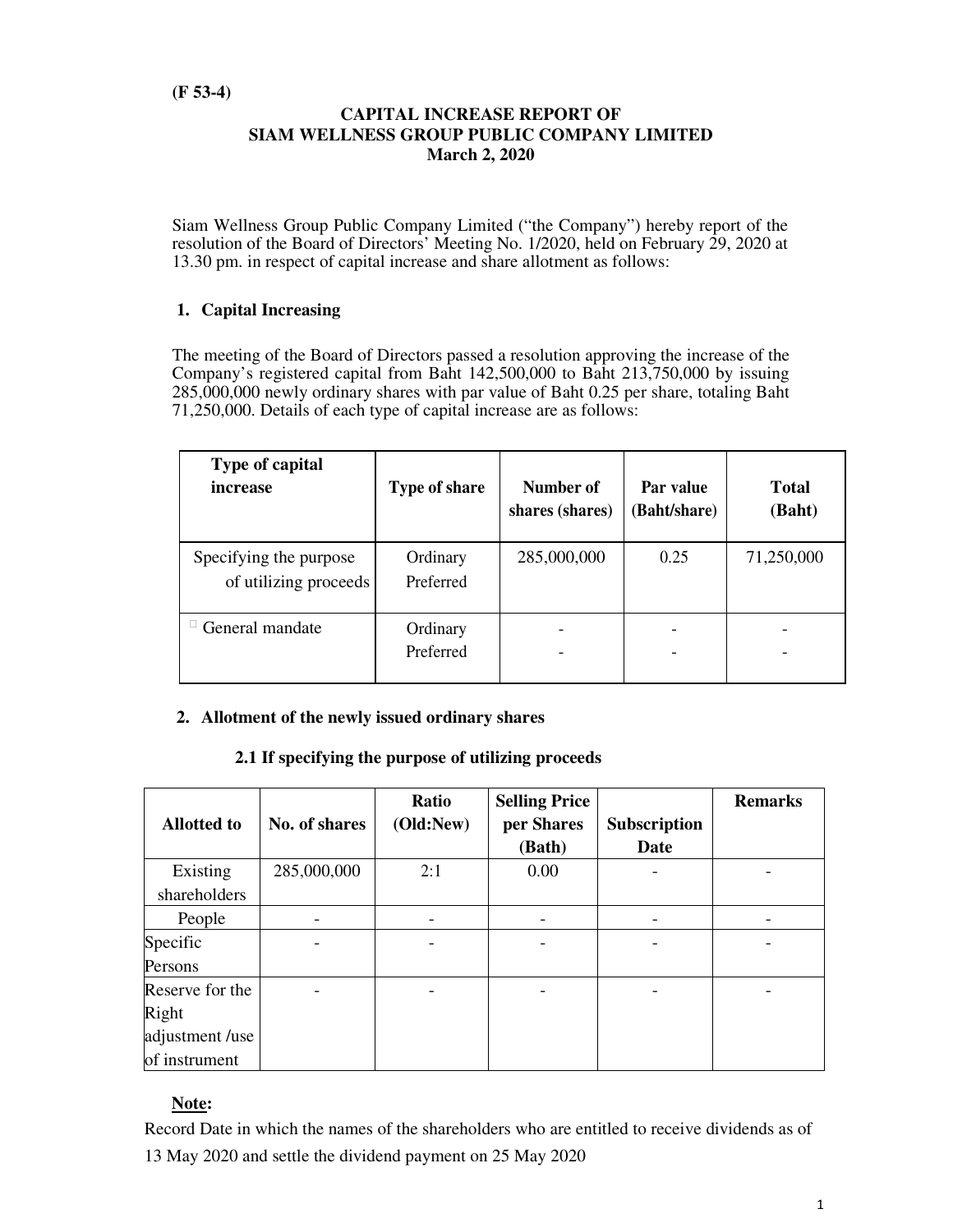### **2.2 The Company's plan in case there is a fraction of shares remaining**

 In case that there is a fraction of share, the company shall pay cash dividend instead of share dividend in amount of 0.125 baht/share

## **3. Schedule for the shareholders' meeting to approve the capital increase and allotment**

The Annual General Shareholders' Meeting for fiscal year 2020 shall be held on April 30, 2020 at 10.00 pm. at Jubilee Ballroom, 11<sup>th</sup> Floor The Berkeley Hotel Pratunam address no. 559 Ratchaprarop Rd, Khwaeng Makkasan, Khet Ratchathewi, Bangkok. Listing of shareholders who can attend the Annual General Shareholder's Meeting 2020 (Record Date) will be recorded as of 16 March 2020.

### **4. Approval of the capital increase / share allotment by relevant governmental agency and condition for such approval (if any)**

- 4.1 The Company will register the increase of registered capital and amend the clauses that related to increase of capital to Department of Business Development, Ministry of Commerce.
- 4.2 The Company will submit for approval to the Stock Exchange of Thailand for receiving increasingly ordinary shares from paying stock dividend into listed securities.

# **5. Objectives of the capital increase**

To allocate stock dividend for existing shareholders as benefit of investment.

#### 6. **Benefits which the Company will receive from the capital increase / share allotment**

6.1 To reserve the money without paying all cash dividends.

6.2 To expand the company's business and reserve the company's cash flow.

## **7. Benefits which the shareholders will receive from the capital increase/share allotment**

- 7.1 The Company's dividend policy is to pay out at least 40 percent of its net profit, after deducting income tax and legal reserve. The board of director shall consider the shareholders' benefit, cash flow, paying loan or future investment.
- 7.2 The company shall take the stock dividends to register in SET
- 7.3 Others

## **8. Other details necessary for the shareholders to approve the capital increase/share allotment**

None